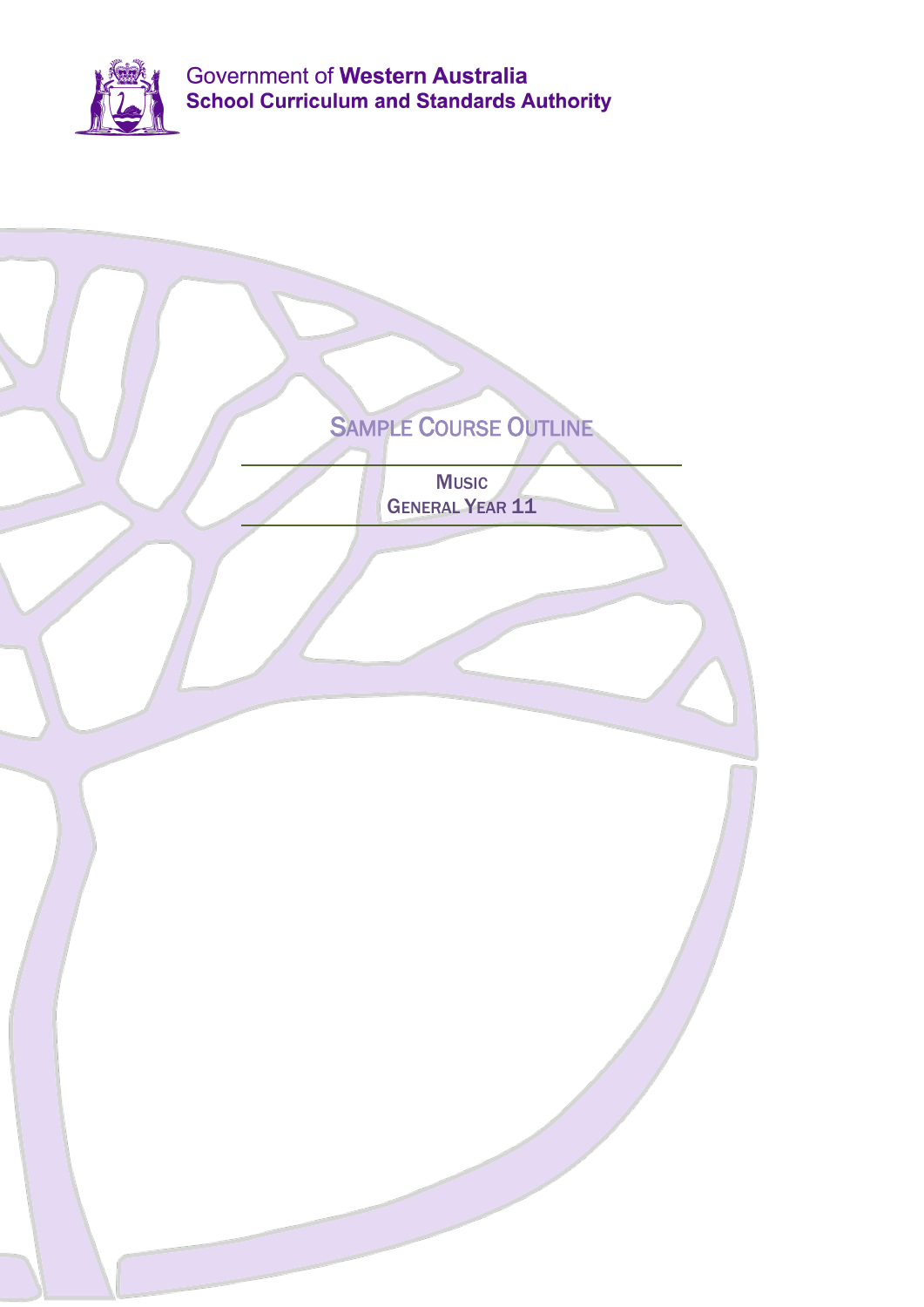#### **Copyright**

© School Curriculum and Standards Authority, 2019

This document – apart from any third party copyright material contained in it – may be freely copied, or communicated on an intranet, for non-commercial purposes in educational institutions, provided that the School Curriculum and Standards Authority is acknowledged as the copyright owner, and that the Authority's moral rights are not infringed.

Copying or communication for any other purpose can be done only within the terms of the *Copyright Act 1968* or with prior written permission of the School Curriculum and Standards Authority. Copying or communication of any third party copyright material can be done only within the terms of the *Copyright Act 1968* or with permission of the copyright owners.

Any content in this document that has been derived from the Australian Curriculum may be used under the terms of the Creative [Commons Attribution 4.0 International licence.](http://creativecommons.org/licenses/by/4.0/)

### **Disclaimer**

Any resources such as texts, websites and so on that may be referred to in this document are provided as examples of resources that teachers can use to support their learning programs. Their inclusion does not imply that they are mandatory or that they are the only resources relevant to the course.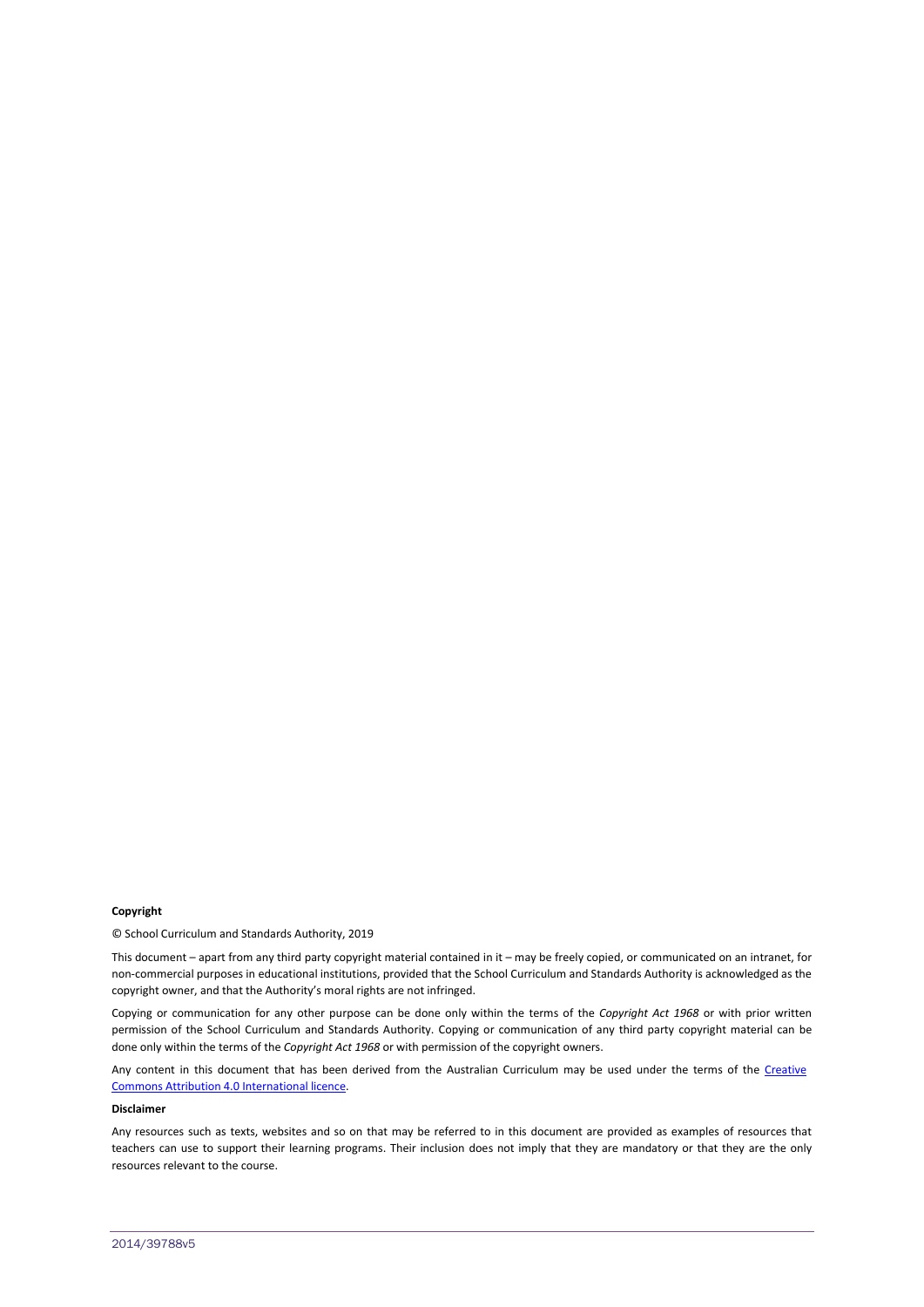## Sample course outline

# Music – General Year 11

#### **Week Written component Practical component Aural and theory Composing and arranging Investigation and analysis Performance**  $1 - 3$ Teachers should integrate music learning across all aspects of the course through the selected context, including performance where possible. Opportunities should be provided for integrated tasks which incorporate two or more assessment types. **Rhythm** • introduce note values , , , , • use a range of labels and identifying symbols (e.g. crotchet, ¼ note, ta, I ) • simple time signatures, correct rhythmic grouping, bar lines  $\frac{24}{4}$  C • echo clapping, rhythm clocks, beat/rhythm coordination activities, simple dictations **Pitch** • C major pentatonic • sing/play back and notate simple pentatonic pitch patterns in C • major 2<sup>nd</sup> and minor 3<sup>rd</sup> as occurring in C major pentatonic scale, ascending only **Theory** • introduce rhythmic note values , , , , • use a range of labels and identifying symbols (e.g. crotchet, ¼ note, ta, I ) • simple time signatures  $\frac{24}{4}$  C • beat/subdivision exercises • provide bar lines and/or time signatures in given extracts, rhythmic regrouping • treble clef and note names • write C major pentatonic scale in treble clef • scale degree numbers and/or *sol-fa* names • scale structures and patterns • keyboard layout  $\bullet$  identify and write major  $2^{nds}$  and minor 3rds ascending only in treble clef **Composition** • simple rhythm compositions: 2–4 bars • add pentatonic notes to rhythmic compositions or given 2–4 bar rhythm pattern • signs and symbols: bar line, double bar lines, final bar line, repeat signs • pause, *coda* **Introduction to context/culture, selected genre/style or era/period** • discussion of the main characteristics and features of the context/culture, genre/style or era/period selected for study • listen to key works by prominent composers/arrangers/performers and discuss main musical characteristics, e.g. form and structure, use of thematic material, instrumentation and orchestration, texture, dynamics, rhythmic, melodic and harmonic elements • discuss use of context-appropriate notation and terminology Outline assessment requirements for the semester in consultation with instrumental teachers and/or composition portfolio/production project supervisors/teachers

## Unit 1 – Sample course outline (exemplified for performance practical component)

Sample course outline | Music | General Year 11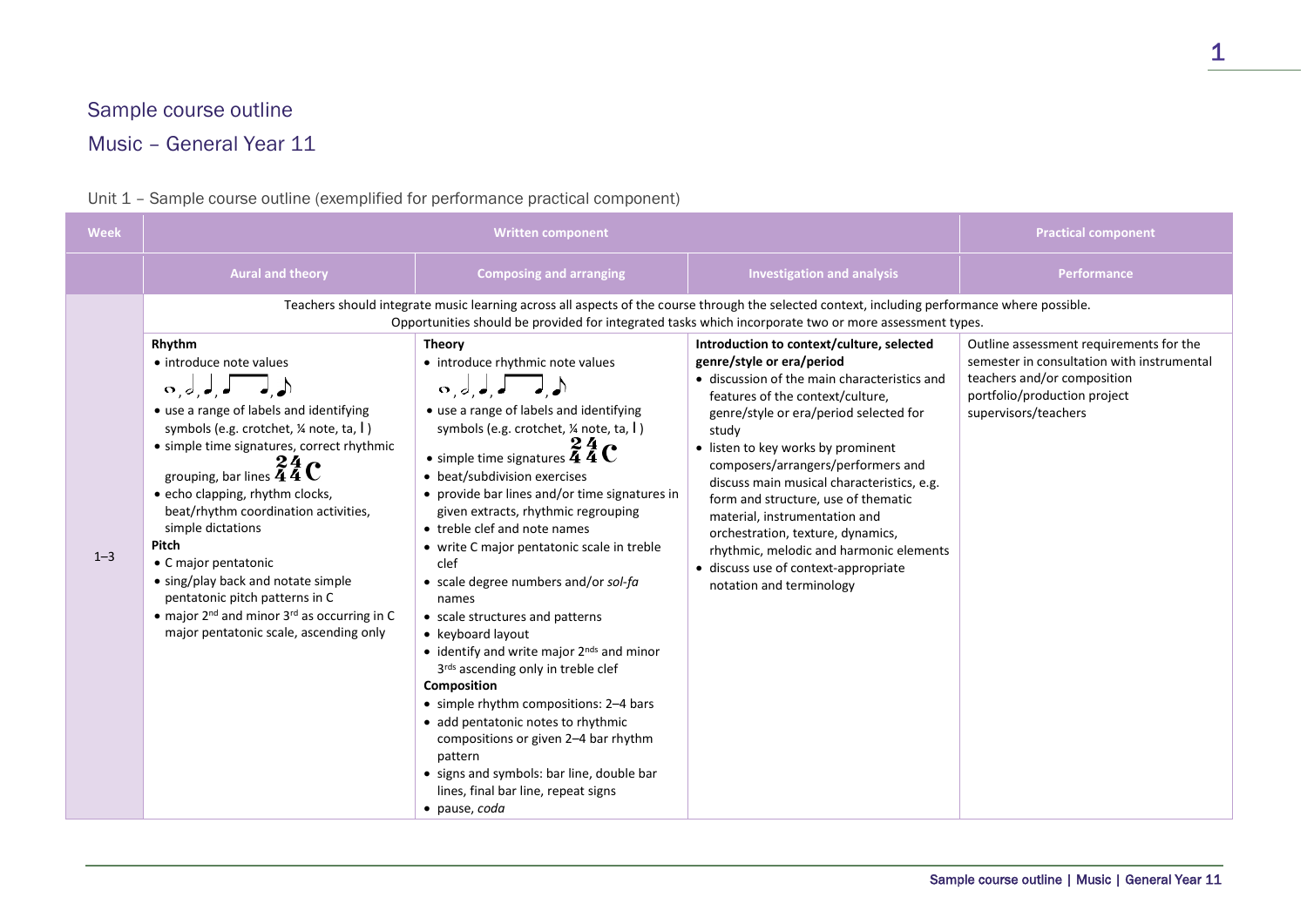| <b>Week</b>    | <b>Written component</b>                                                                                                                                                                                                                                                                                                                                                                                                                                                                                                                                                                                                                         |                                                                                                                                                                                                                                                                                                                                                                                                                                                                                                                                                                                                                                                                                                                                                                                                                                         |                                                                                                                                                                                                                                                                                                                                                                      | <b>Practical component</b>                                                                                                                                                                                                            |
|----------------|--------------------------------------------------------------------------------------------------------------------------------------------------------------------------------------------------------------------------------------------------------------------------------------------------------------------------------------------------------------------------------------------------------------------------------------------------------------------------------------------------------------------------------------------------------------------------------------------------------------------------------------------------|-----------------------------------------------------------------------------------------------------------------------------------------------------------------------------------------------------------------------------------------------------------------------------------------------------------------------------------------------------------------------------------------------------------------------------------------------------------------------------------------------------------------------------------------------------------------------------------------------------------------------------------------------------------------------------------------------------------------------------------------------------------------------------------------------------------------------------------------|----------------------------------------------------------------------------------------------------------------------------------------------------------------------------------------------------------------------------------------------------------------------------------------------------------------------------------------------------------------------|---------------------------------------------------------------------------------------------------------------------------------------------------------------------------------------------------------------------------------------|
|                | <b>Aural and theory</b>                                                                                                                                                                                                                                                                                                                                                                                                                                                                                                                                                                                                                          | <b>Composing and arranging</b>                                                                                                                                                                                                                                                                                                                                                                                                                                                                                                                                                                                                                                                                                                                                                                                                          | <b>Investigation and analysis</b>                                                                                                                                                                                                                                                                                                                                    | <b>Performance</b>                                                                                                                                                                                                                    |
| $4 - 6$        | Rhythm<br>• simple time signatures – add $\frac{3}{4}$<br>and $\frac{1}{6}$ , $\blacksquare$ rests<br>• correct grouping of rhythms and rests<br>• rhythm clocks, beat/rhythm coordination<br>activities, rhythmic regrouping<br>• simple 2-4 bar dictations<br>Pitch<br>• C, F and G major pentatonic<br>· add perfect unison, perfect 8ve<br>• simple 2 bar pentatonic melodies in C, F<br>and G, treble clef only<br><b>Aural analysis</b><br>• identify, in short musical examples,<br>tempo, time signature, dynamics,<br>instruments: strings (violin, double bass),<br>guitar (acoustic guitar, electric guitar,<br>electric bass guitar) | <b>Theory</b><br>• simple time signatures<br>• add $\frac{3}{4}$ , $\frac{3}{5}$ , $\frac{4}{5}$ to rhythmic dictations,<br>discrepancies and rhythmic regrouping<br>exercises<br>• transposition exercises using C, F and G<br>pentatonic<br>• visual identification and writing of<br>intervals; M2, m3, perfect unison, P8ve<br>• terminology for tempo: fast (allegro),<br>moderate (moderato, andante), slow<br>(adagio)<br>• timbre (instrument listed in aural<br>analysis): identification, purpose, physical<br>features, where it is used, how it is played,<br>description of tonal qualities, playing<br>techniques<br>Composition<br>• 2-4 bar rhythm compositions containing<br>rests and anacrusis<br>• provide a rhythmic word-setting to given<br>lyrics<br>• compose a 4-8 bar melody to fit the lyrics<br>and rhythm | • listen to a range of works by prominent<br>composers/arrangers/performers and<br>discuss their contribution to the<br>development of the selected genre/style<br>· discuss influences upon prominent<br>composers/arrangers/performers and<br>influential works composed or performed<br>by prominent representatives of the<br>context, genre/style being studied | Techniques for practice: a practical<br>teacher-guided session where students<br>share practice techniques and the classroom<br>teacher observes and provides guidance<br>about practice and performance strategies<br>and techniques |
| $\overline{7}$ | Task 1: Theory test (5%)                                                                                                                                                                                                                                                                                                                                                                                                                                                                                                                                                                                                                         | <b>Melody writing</b><br>• complete an 8 bar melody in binary form,<br>composing a 4 bar B section to a given<br>4 bar A section                                                                                                                                                                                                                                                                                                                                                                                                                                                                                                                                                                                                                                                                                                        | • comparative visual and aural analysis of<br>representative works                                                                                                                                                                                                                                                                                                   | Task 1 - Performance - Class performance<br>(3%)                                                                                                                                                                                      |
| $8 - 10$       | Rhythm<br>$\bullet$ add $\bullet$ , $\overrightarrow{a}$<br>$\bullet$ add rest<br>• continue beat/rhythm exercises, correct<br>grouping of rhythms and rests<br>• simple 2-4 bar dictations in simple time                                                                                                                                                                                                                                                                                                                                                                                                                                       | Week 9: Task 2b - Melody<br>writing/arranging (5%)<br><b>Theory</b><br>$\bullet$ include $\bullet$ , $\bullet$<br>• bass clef and note names<br>• introduce C major scale, identifying scale                                                                                                                                                                                                                                                                                                                                                                                                                                                                                                                                                                                                                                            | Week 9: Task 2a – Investigation task (6%)<br>• introduction of another style/genre within<br>the context studied. Background<br>information including social, cultural,<br>economic, historic, political, technological<br>and musical influences<br>• listen to representative works by key                                                                         | Week 9: Task 2 - Performance - Technical<br>work (7%)<br>Week 10: Task 3 - Performance -<br>Performance of composition<br>(written task 2b) (3%)                                                                                      |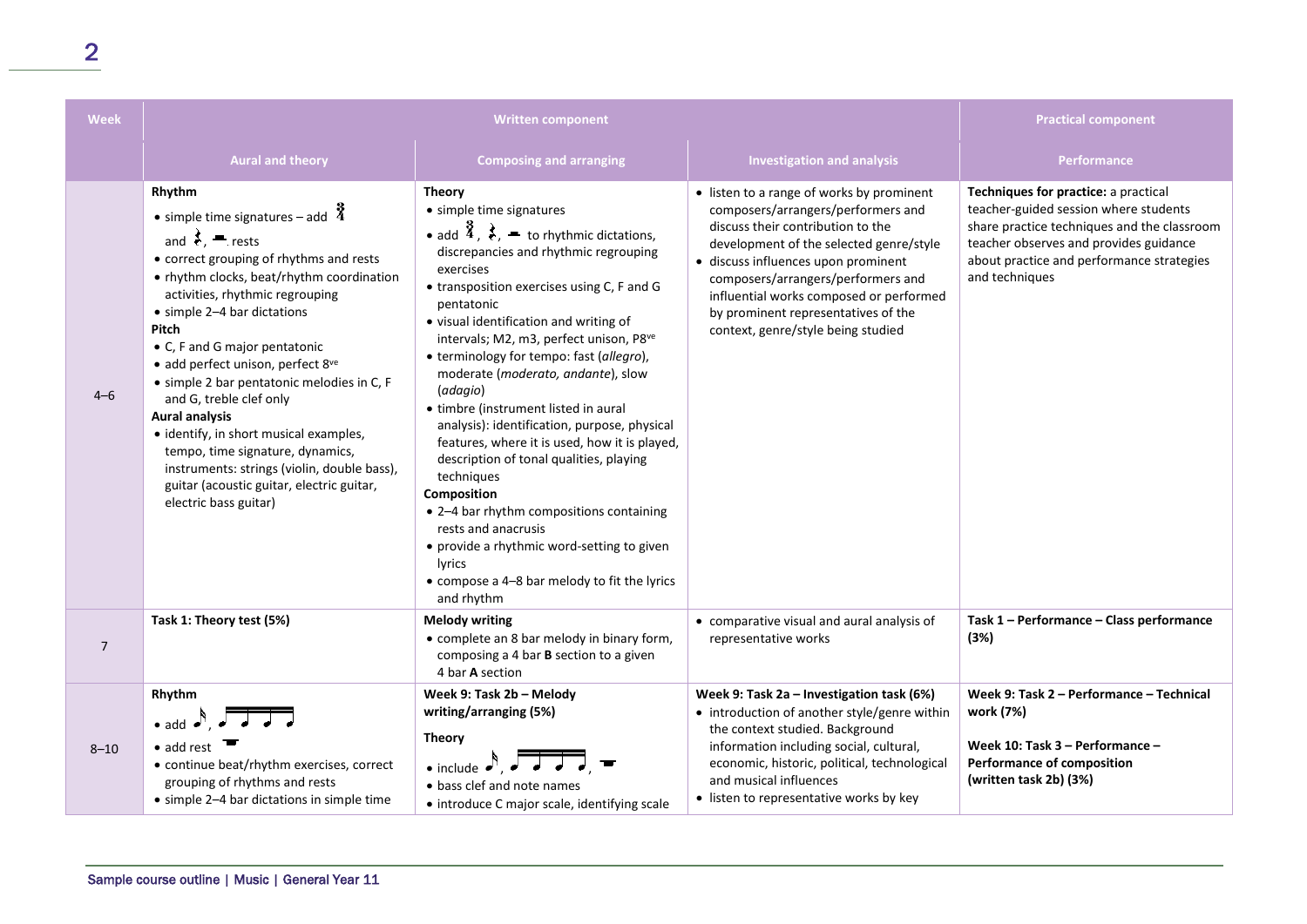| <b>Week</b> | <b>Written component</b>                                                                                                                                                                                                                                                                                                                                                                                                                                                                                                                                                                                                                                                                                                                                                                                                                                                 |                                                                                                                                                                                                                                                                                                                                                                                                                                                                                                                                                                                                                                                                                                                                                                                                                                                                                                                      |                                                                                                                                                                                     | <b>Practical component</b> |
|-------------|--------------------------------------------------------------------------------------------------------------------------------------------------------------------------------------------------------------------------------------------------------------------------------------------------------------------------------------------------------------------------------------------------------------------------------------------------------------------------------------------------------------------------------------------------------------------------------------------------------------------------------------------------------------------------------------------------------------------------------------------------------------------------------------------------------------------------------------------------------------------------|----------------------------------------------------------------------------------------------------------------------------------------------------------------------------------------------------------------------------------------------------------------------------------------------------------------------------------------------------------------------------------------------------------------------------------------------------------------------------------------------------------------------------------------------------------------------------------------------------------------------------------------------------------------------------------------------------------------------------------------------------------------------------------------------------------------------------------------------------------------------------------------------------------------------|-------------------------------------------------------------------------------------------------------------------------------------------------------------------------------------|----------------------------|
|             | <b>Aural and theory</b>                                                                                                                                                                                                                                                                                                                                                                                                                                                                                                                                                                                                                                                                                                                                                                                                                                                  | <b>Composing and arranging</b>                                                                                                                                                                                                                                                                                                                                                                                                                                                                                                                                                                                                                                                                                                                                                                                                                                                                                       | <b>Investigation and analysis</b>                                                                                                                                                   | Performance                |
|             | signatures, include anacrusis<br>• identify and correct at least one rhythmic<br>discrepancy in a short musical example<br>Pitch<br>$\bullet$ add major 3 <sup>rd</sup> as occurring in major scale,<br>melodic, ascending only<br>• C, F and G major pentatonic, introduce C<br>major scale<br>• simple 2-4 bar melodies based on C, F and<br>G pentatonic and C major scales in treble<br>and bass clef<br>• identify and correct at least one pitch<br>discrepancy in a short musical example<br>Chords<br>• C major, root position, I and V in treble<br>and bass clef<br><b>Aural analysis</b><br>• recognition of music elements, form<br>(binary or ternary), compositional devices<br>(pedal), instruments: percussion (auxiliary<br>percussion, snare drum, bass drum, crash<br>cymbals, suspended cymbals), keyboard<br>(piano, electronic piano, synthesizer) | patterns; tetra chords and intervals<br>• include min2 and Maj3 in interval writing<br>and recognition<br>• C major, root position, I and V in treble<br>and bass clef<br>• block chords and arpeggios<br>• general dynamic descriptions, and<br>terminology: soft/piano (p), loud/forte (f)<br>• terminology/symbol for changes in<br>intensity of sound: decrescendo,<br>diminuendo, crescendo<br>• timbre (instrument listed in aural<br>analysis): identification, purpose, physical<br>features, where it is used, how it is played,<br>description of tonal qualities, playing<br>techniques<br>Composition<br>• compose a rhythmic ostinato to<br>accompany a known song and perform on<br>percussion instruments<br>• compose a drone/pedal part and a<br>melodic ostinato/riff to accompany a<br>known song<br>• write a simple, context-specific 4 bar<br>melody in C major and harmonise using<br>I and V | composers and discuss main musical<br>features                                                                                                                                      |                            |
| $11 - 13$   | Rhythm<br>• add $\frac{7}{1}$ rest<br>• simple 2-4 bar dictations in simple time<br>signatures, treble and bass clef, include<br>anacrusis/up-beat/pick-up<br>• identify and correct at least one rhythmic<br>discrepancy in a short musical example<br>Pitch<br>• add perfect 4 <sup>th</sup> and perfect 5 <sup>th</sup><br>• simple 2-4 bar melodies based on C, F and                                                                                                                                                                                                                                                                                                                                                                                                                                                                                                | <b>Theory</b><br>• add $\frac{7}{7}$ rest to rhythmic activities<br>• A, D and E minor pentatonic scales (treble<br>and bass clef)<br>• recognition and writing of primary triads<br>I, IV and V in C major in treble and bass<br>clef<br>• recognise and write intervals, including<br>perfect 4 <sup>th</sup> and perfect 5 <sup>th</sup><br>• transposing clef to clef using treble and                                                                                                                                                                                                                                                                                                                                                                                                                                                                                                                           | • comparative aural and visual analysis of<br>representative works, identifying and<br>discussing important and defining musical<br>characteristics of the style/context<br>studied |                            |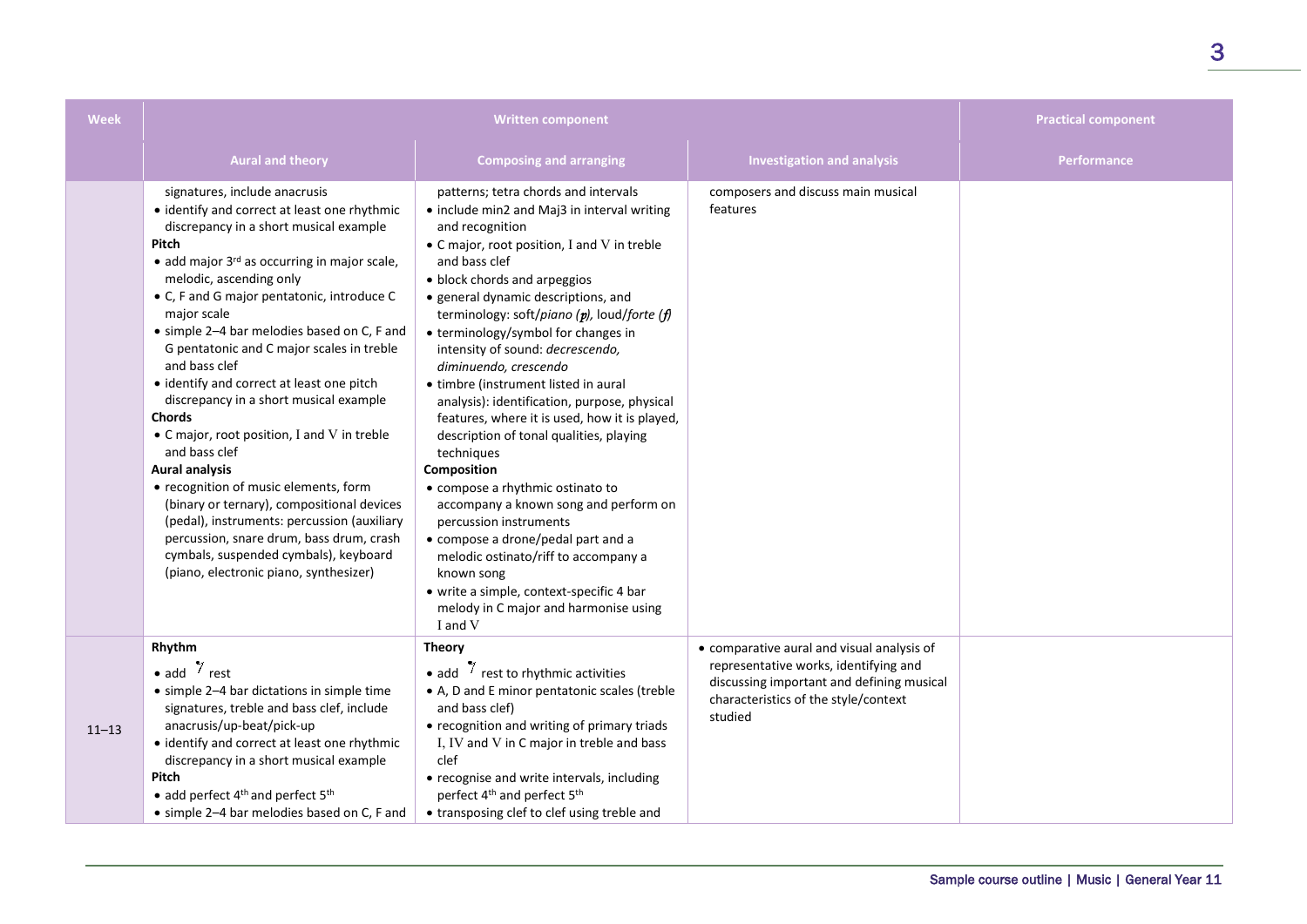| <b>Week</b> | <b>Written component</b>                                                                                                                                                                                                                                                                                                                                     |                                                                                                                                                                                                                                                                                                                           |                                   | <b>Practical component</b> |
|-------------|--------------------------------------------------------------------------------------------------------------------------------------------------------------------------------------------------------------------------------------------------------------------------------------------------------------------------------------------------------------|---------------------------------------------------------------------------------------------------------------------------------------------------------------------------------------------------------------------------------------------------------------------------------------------------------------------------|-----------------------------------|----------------------------|
|             | <b>Aural and theory</b>                                                                                                                                                                                                                                                                                                                                      | <b>Composing and arranging</b>                                                                                                                                                                                                                                                                                            | <b>Investigation and analysis</b> | Performance                |
|             | G pentatonic and C major scales in treble<br>and bass clef<br>• identify and correct at least one pitch<br>discrepancy in a short musical example<br><b>Chords</b><br>• simple chord progressions in C major, root<br>position, I, IV and V in treble and bass<br>clef<br>• identify chord changes in simple melodies<br>using $I$ , IV and $V$ in $C$ major | bass<br>• terminology/symbol for articulations:<br>smooth and connected/legato (slur<br>symbol), short and detached/staccato<br>Composing/arranging<br>• write a 4-8 bar melody from a given motif<br>• arrange given melody with chord<br>progression for a two-piece ensemble<br>(melody and accompaniment instruments) |                                   |                            |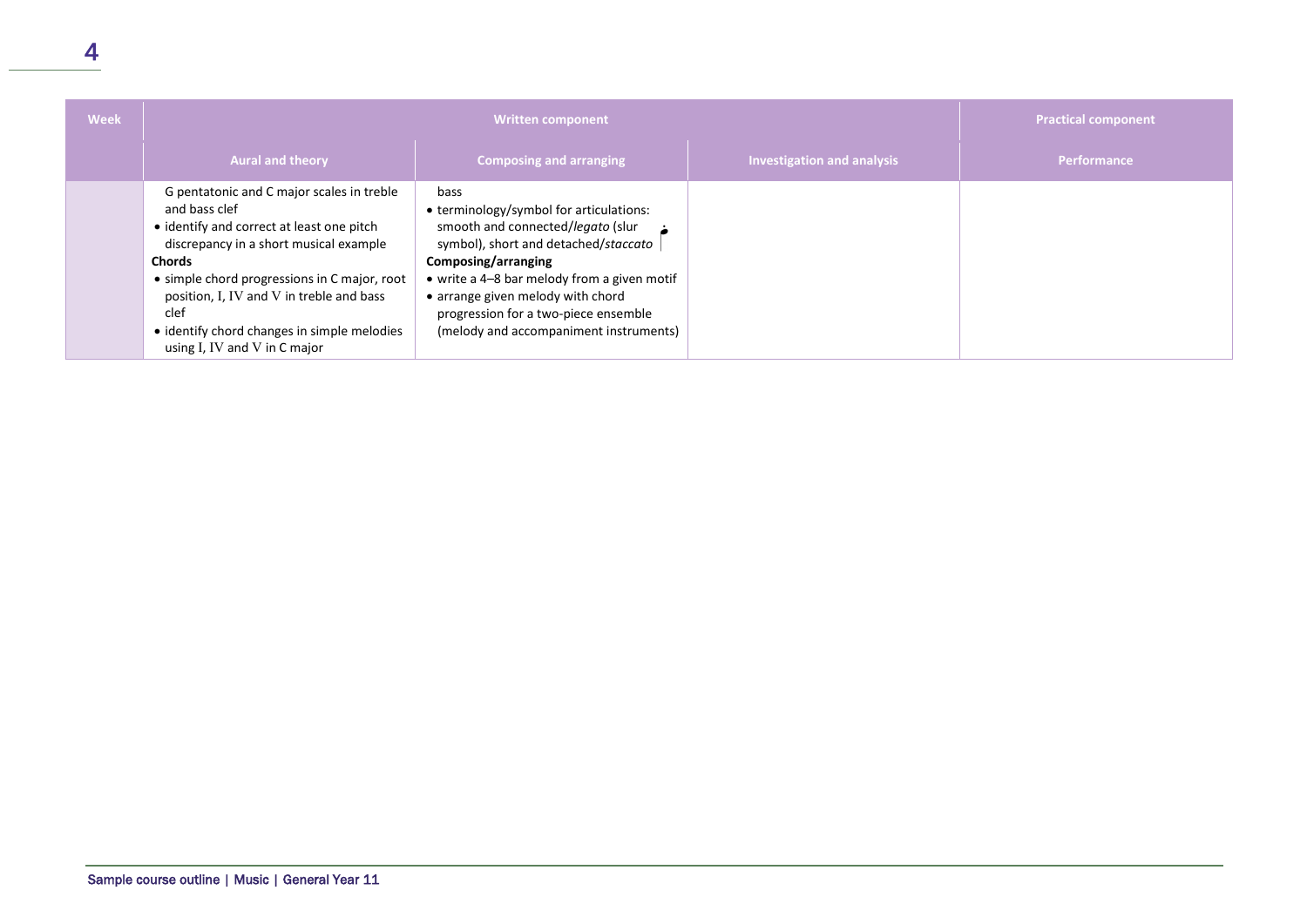| <b>Week</b> | <b>Written component</b>                                                                                                                                                                                                                                                                                                                                                                                                                                                                                                                                                                                                                                                                                                                                                                                                                                                                                                                                                                                                                                                                                                                                                     |                                                                                                                                                                                                                                                                                                                                                                                                                                                                                                                                                                                                                                                                                                                                                                                                                                                                                              |                                                                                                                                                                                                              | <b>Practical component</b> |
|-------------|------------------------------------------------------------------------------------------------------------------------------------------------------------------------------------------------------------------------------------------------------------------------------------------------------------------------------------------------------------------------------------------------------------------------------------------------------------------------------------------------------------------------------------------------------------------------------------------------------------------------------------------------------------------------------------------------------------------------------------------------------------------------------------------------------------------------------------------------------------------------------------------------------------------------------------------------------------------------------------------------------------------------------------------------------------------------------------------------------------------------------------------------------------------------------|----------------------------------------------------------------------------------------------------------------------------------------------------------------------------------------------------------------------------------------------------------------------------------------------------------------------------------------------------------------------------------------------------------------------------------------------------------------------------------------------------------------------------------------------------------------------------------------------------------------------------------------------------------------------------------------------------------------------------------------------------------------------------------------------------------------------------------------------------------------------------------------------|--------------------------------------------------------------------------------------------------------------------------------------------------------------------------------------------------------------|----------------------------|
|             | <b>Aural and theory</b>                                                                                                                                                                                                                                                                                                                                                                                                                                                                                                                                                                                                                                                                                                                                                                                                                                                                                                                                                                                                                                                                                                                                                      | <b>Composing and arranging</b>                                                                                                                                                                                                                                                                                                                                                                                                                                                                                                                                                                                                                                                                                                                                                                                                                                                               | <b>Investigation and analysis</b>                                                                                                                                                                            | Performance                |
| $14 - 15$   | Rhythm<br>• simple 2-4 bar dictations in simple time<br>signatures, treble and bass clef, include<br>anacrusis/up-beat/pick-up<br>• identify and correct at least one rhythmic<br>discrepancy in a short musical example<br>Pitch<br>• revise all intervals (m2, M2, m3, M3, P4,<br>P5, P8 <sup>ve</sup> ) in isolation and as part of a<br>melodic excerpt<br>• 2-4 bar melodies based on stipulated<br>scales in treble and bass clef<br>• identify and correct at least one pitch<br>discrepancy in a short musical example<br><b>Chords</b><br>• simple chord progressions in C, F and G<br>major, root position, I, IV and V in treble<br>and bass clef<br>• identify chord changes in simple melodies<br>using I, IV and V in C, F and G major<br><b>Aural analysis</b><br>• recognition of music elements, form<br>(binary or ternary), compositional devices<br>(pedal), instruments (soprano, alto, tenor<br>and bass voices, didgeridoo,<br>claves/clapping sticks, solo,<br>group/ensemble) and instrumental<br>techniques, textural features<br>(unison/single line, homophonic/melody<br>with accompaniment)<br>Week 15: Task 3 - Aural and theory test<br>(6%) | <b>Theory</b><br>• recognition and writing of primary triads<br>in F and G major<br>• harmonise a given melody using primary<br>triads<br>• visual analysis of given score identifying<br>form, compositional devices, intervals,<br>chords, scales, dynamics and expressive<br>devices and simple music terms<br>• timbre (instrument listed in aural<br>analysis): identification, purpose, physical<br>features, where it is used, how it is played,<br>description of tonal qualities, playing<br>techniques<br><b>Melody writing</b><br>• compose a 4-8 bar melody for a given<br>chord progression, using primary triads<br>• write a contrasting <b>B</b> section for a given<br>A section to create a ternary form<br>composition<br>• identifying, analysing and realising<br>instrumental devices and techniques.<br>Select instruments from aural syllabus<br>relevant to context | Complete analysis of selected works and<br>comparative analysis tasks using familiar and<br>unfamiliar examples<br><b>Revision of Semester 1</b><br>Week 15: Task 4 - Aural and visual analysis<br>test (6%) |                            |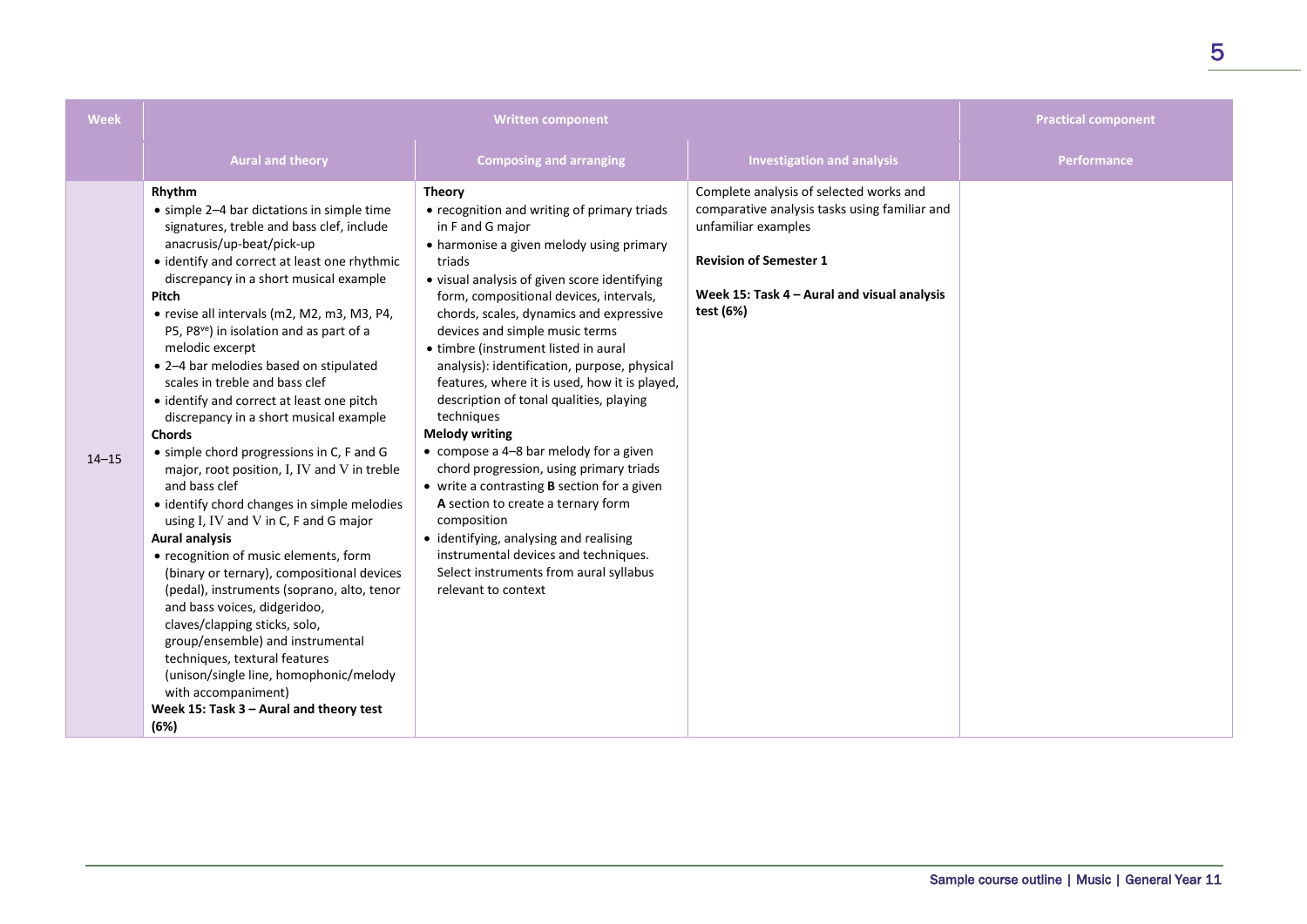| Unit 2 - Sample course outline (exemplified for performance practical component) |  |  |  |
|----------------------------------------------------------------------------------|--|--|--|
|----------------------------------------------------------------------------------|--|--|--|

| <b>Week</b> | Written component - Key teaching points                                                                                                                                                                                                                                                                                                                                                                                                                                                                                                                                                                                                                                                                                                                                            |                                                                                                                                                                                                                                                                                                                                                                                                                                                                                                                                                                                                                                                                                               |                                                                                                                                                                                                                                                                                                                                                                                                                                                                                    | <b>Practical component</b>                                                                                                                                                   |
|-------------|------------------------------------------------------------------------------------------------------------------------------------------------------------------------------------------------------------------------------------------------------------------------------------------------------------------------------------------------------------------------------------------------------------------------------------------------------------------------------------------------------------------------------------------------------------------------------------------------------------------------------------------------------------------------------------------------------------------------------------------------------------------------------------|-----------------------------------------------------------------------------------------------------------------------------------------------------------------------------------------------------------------------------------------------------------------------------------------------------------------------------------------------------------------------------------------------------------------------------------------------------------------------------------------------------------------------------------------------------------------------------------------------------------------------------------------------------------------------------------------------|------------------------------------------------------------------------------------------------------------------------------------------------------------------------------------------------------------------------------------------------------------------------------------------------------------------------------------------------------------------------------------------------------------------------------------------------------------------------------------|------------------------------------------------------------------------------------------------------------------------------------------------------------------------------|
|             | <b>Aural and theory</b>                                                                                                                                                                                                                                                                                                                                                                                                                                                                                                                                                                                                                                                                                                                                                            | <b>Composition and arrangement</b>                                                                                                                                                                                                                                                                                                                                                                                                                                                                                                                                                                                                                                                            | <b>Investigation and analysis</b>                                                                                                                                                                                                                                                                                                                                                                                                                                                  | <b>Performance</b>                                                                                                                                                           |
| $1 - 3$     | Rhythm<br>• revision of Semester 1 rhythms and rests<br>$\begin{array}{c} \circ, \circ, \circ, \star \end{array}$<br>• simple time signatures, correct rhythmic<br>grouping, bar lines<br>$\frac{2}{4}\frac{3}{4}\frac{4}{4}C$<br>• echo clapping, rhythm clocks,<br>beat/rhythm coordination activities<br>• 2-4 bar rhythmic dictations<br>Pitch<br>• revise all melodic intervals from<br>Semester 1 ascending only, from the<br>tonic, in treble and bass clefs (unison, M2,<br>m3, M3, P4, P5, P8ve<br>• C, F and G major pentatonic; C major scale<br>• 2-4 bar melodic dictations in treble and<br>bass clef, given the rhythm and first note<br><b>Chords</b><br>• simple chord progressions in C, F and G<br>major, root position, I, IV and V in treble<br>and bass clef | <b>Theory</b><br>• revision of Semester 1 rhythms and rests<br>and correct rhythmic grouping in simple<br>time<br>• revision of C, F and G major pentatonic<br>and major scales<br>• transposition exercise, clef to clef and key<br>to key<br>• using accidentals: sharps, flats, naturals<br>$\bullet$ the accent<br>Composition<br>• analyse given score up to<br>4 instruments/parts. Use harmonic<br>language developed through the course<br>• harmonise a given melody using primary<br>triads<br>• compose a 4-8 bar melody over a given<br>chord progression<br>• complete a rhythmic word-setting for<br>given lyrics and compose a melody to fit<br>both the rhythm and the lyrics | Introduction to context/culture, selected<br>genre/style or era/period<br>• discussion of the main characteristics and<br>features of the context/culture,<br>genre/style or era/period selected for<br>study<br>• listen to key works by important<br>composers/artists and discuss main<br>musical characteristics, e.g. form and<br>structure, use of thematic material,<br>instrumentation and orchestration,<br>texture, dynamics, rhythmic, melodic and<br>harmonic elements | Outline assessment requirements for the<br>semester in consultation with instrumental<br>teachers and/or composition<br>portfolio/production project<br>supervisors/teachers |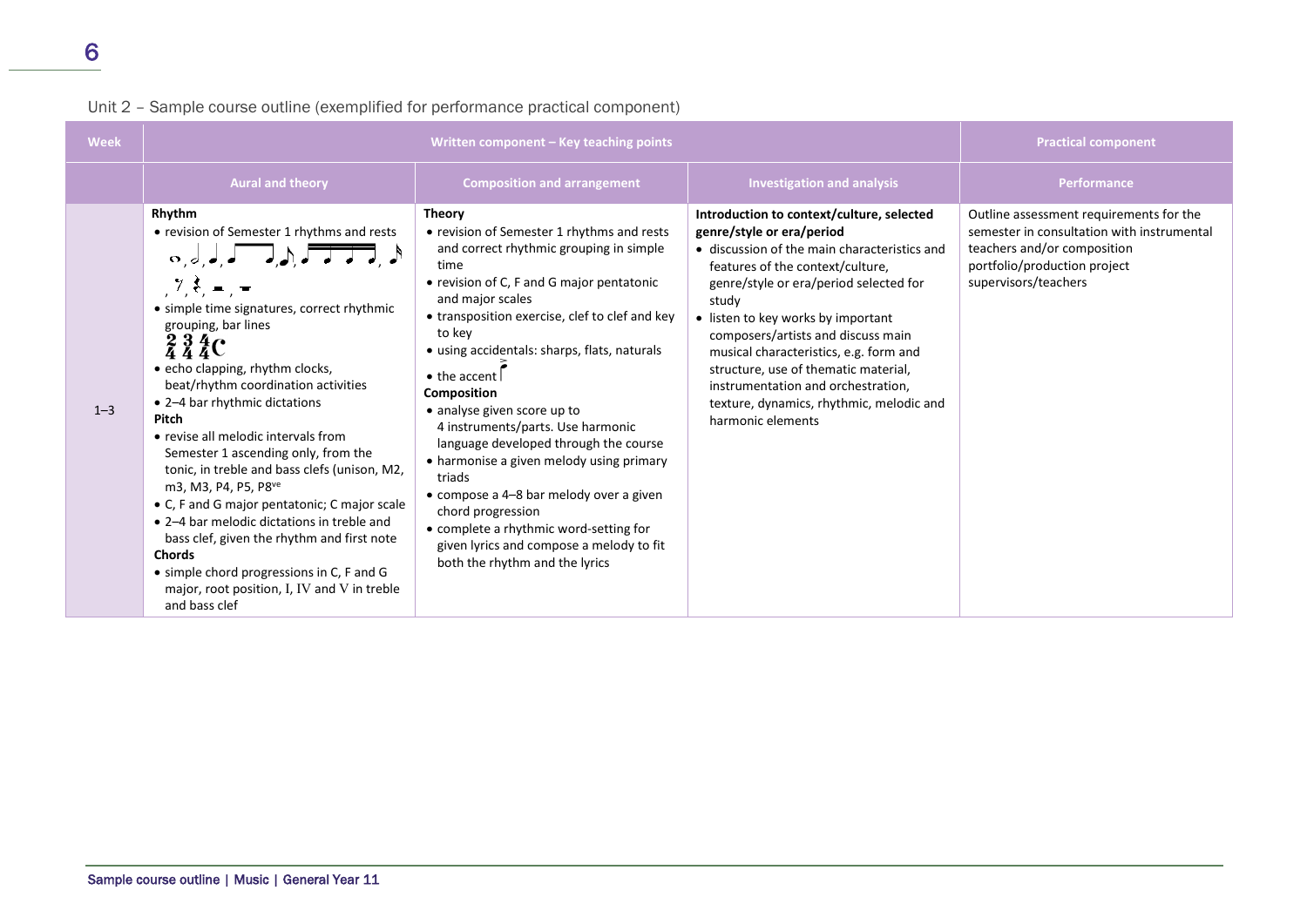| <b>Week</b> | Written component - Key teaching points                                                                                                                                                                                                                                                                                                                                                                                                                                                                                                                                                                                                                                                                                                                                                                                                                                                                                                                                                                                     |                                                                                                                                                                                                                                                                                                                                                                                                                                                                                                                                                                                                                                                                                                                                                                                                                                                                                                                                                                                                                                                 |                                                                                                                                                                                                                                                                                                                                                                          | <b>Practical component</b>                                                                                                                                                                                                            |
|-------------|-----------------------------------------------------------------------------------------------------------------------------------------------------------------------------------------------------------------------------------------------------------------------------------------------------------------------------------------------------------------------------------------------------------------------------------------------------------------------------------------------------------------------------------------------------------------------------------------------------------------------------------------------------------------------------------------------------------------------------------------------------------------------------------------------------------------------------------------------------------------------------------------------------------------------------------------------------------------------------------------------------------------------------|-------------------------------------------------------------------------------------------------------------------------------------------------------------------------------------------------------------------------------------------------------------------------------------------------------------------------------------------------------------------------------------------------------------------------------------------------------------------------------------------------------------------------------------------------------------------------------------------------------------------------------------------------------------------------------------------------------------------------------------------------------------------------------------------------------------------------------------------------------------------------------------------------------------------------------------------------------------------------------------------------------------------------------------------------|--------------------------------------------------------------------------------------------------------------------------------------------------------------------------------------------------------------------------------------------------------------------------------------------------------------------------------------------------------------------------|---------------------------------------------------------------------------------------------------------------------------------------------------------------------------------------------------------------------------------------|
|             | <b>Aural and theory</b>                                                                                                                                                                                                                                                                                                                                                                                                                                                                                                                                                                                                                                                                                                                                                                                                                                                                                                                                                                                                     | <b>Composition and arrangement</b>                                                                                                                                                                                                                                                                                                                                                                                                                                                                                                                                                                                                                                                                                                                                                                                                                                                                                                                                                                                                              | <b>Investigation and analysis</b>                                                                                                                                                                                                                                                                                                                                        | <b>Performance</b>                                                                                                                                                                                                                    |
| $4 - 6$     | Week 4: Task 5 - Aural analysis (6%)<br>Rhythm<br>• rhythmic grouping tasks<br>• identify, perform and compose rhythmic<br>ostinatos/riffs<br>• 2-4 bar rhythmic dictations, including ties<br>• rhythmic discrepancies: identify and<br>correct 1-2 rhythmic errors in a short<br>excerpt<br>Pitch<br>· add minor pentatonic scale<br>$\bullet$ add minor 2 <sup>nd</sup> , major and minor 6 <sup>ths</sup><br>• 2-4 bar melodic dictations, treble and<br>bass clef, given the first note and some<br>rhythm and pitch<br>• pitch discrepancies: identify and correct<br>1-2 pitch errors in a short excerpt<br><b>Chords</b><br>• simple chord progressions in C, F and G<br>major, root position, I, IV and V in treble<br>and bass clef<br>• identify chord changes in simple melodies<br>using I, IV and V<br><b>Aural analysis</b><br>· identification of form/structure: repeat<br>signs, 1st and 2 <sup>nd</sup> time bars, binary, ternary<br>form<br>· woodwind instruments: flute, clarinet,<br>alto saxophone | Week 5: Task 6 - Harmonisation and<br>melody writing (5%)<br><b>Theory</b><br>• leger lines for writing notes<br>• all theory includes keys up to two sharps<br>and two flats<br>• identify and write minor pentatonic scale<br>$\bullet$ add major 2 <sup>nd</sup> , major and minor 6 <sup>ths</sup> to<br>interval recognition and writing tasks<br>• working with ties<br>· dynamics add: very soft/pianissimo (pp),<br>very loud/fortissimo (ff)<br><b>Composition</b><br>· given a 4 bar A melody, compose a 4 bar B<br>melody and a 4 bar C melody to create a<br>rondo form composition<br>• harmonise the rondo form melody using<br>primary triads<br>• identifying and analysing different<br>accompaniment styles: for different<br>melodies, analysing the chords they are<br>based on, how they fit the chord structure<br>and their suitability for the melody<br>• create an appropriate accompaniment<br>pattern to a given 4 bar melody<br><b>Arranging</b><br>• transpose given excerpts from clef to clef<br>and key to key | • listen to a range of works by prominent<br>composers/arrangers/performers and<br>discuss their contribution to the<br>development of the selected genre/style<br>· discuss influences upon prominent<br>composers/arrangers and performers and<br>influential works composed or performed<br>by prominent representatives of the<br>context, genre/style being studied | Techniques for practice: a practical<br>teacher-guided session where students<br>share practice techniques and the classroom<br>teacher observes and provides guidance<br>about practice and performance strategies<br>and techniques |
| $7 - 9$     | Rhythm<br>$\bullet$ add $\bullet$<br>to dictations<br>and discrepancies<br>Pitch<br>· add A natural minor and pentatonic minor<br>scales in treble and bass clef<br>• 2-4 bar melodic dictations in treble and                                                                                                                                                                                                                                                                                                                                                                                                                                                                                                                                                                                                                                                                                                                                                                                                              | <b>Theory</b><br>$\bullet$ add $\bullet$<br>$\bullet$ , to<br>dictations and discrepancies<br>• introduce A natural minor and pentatonic<br>minor scales in treble and bass clef<br>• recognition and writing of minor primary<br>triads i, iv and V in A minor                                                                                                                                                                                                                                                                                                                                                                                                                                                                                                                                                                                                                                                                                                                                                                                 | • comparative visual and aural analysis of<br>representative works<br>• introduction of another style/genre within<br>the context studied. Background<br>information including cultural, social and<br>historical features and characteristics<br>• listen to representative works by key                                                                                | Week 8: Task 4 - Performance - Recital<br>practice (4%)                                                                                                                                                                               |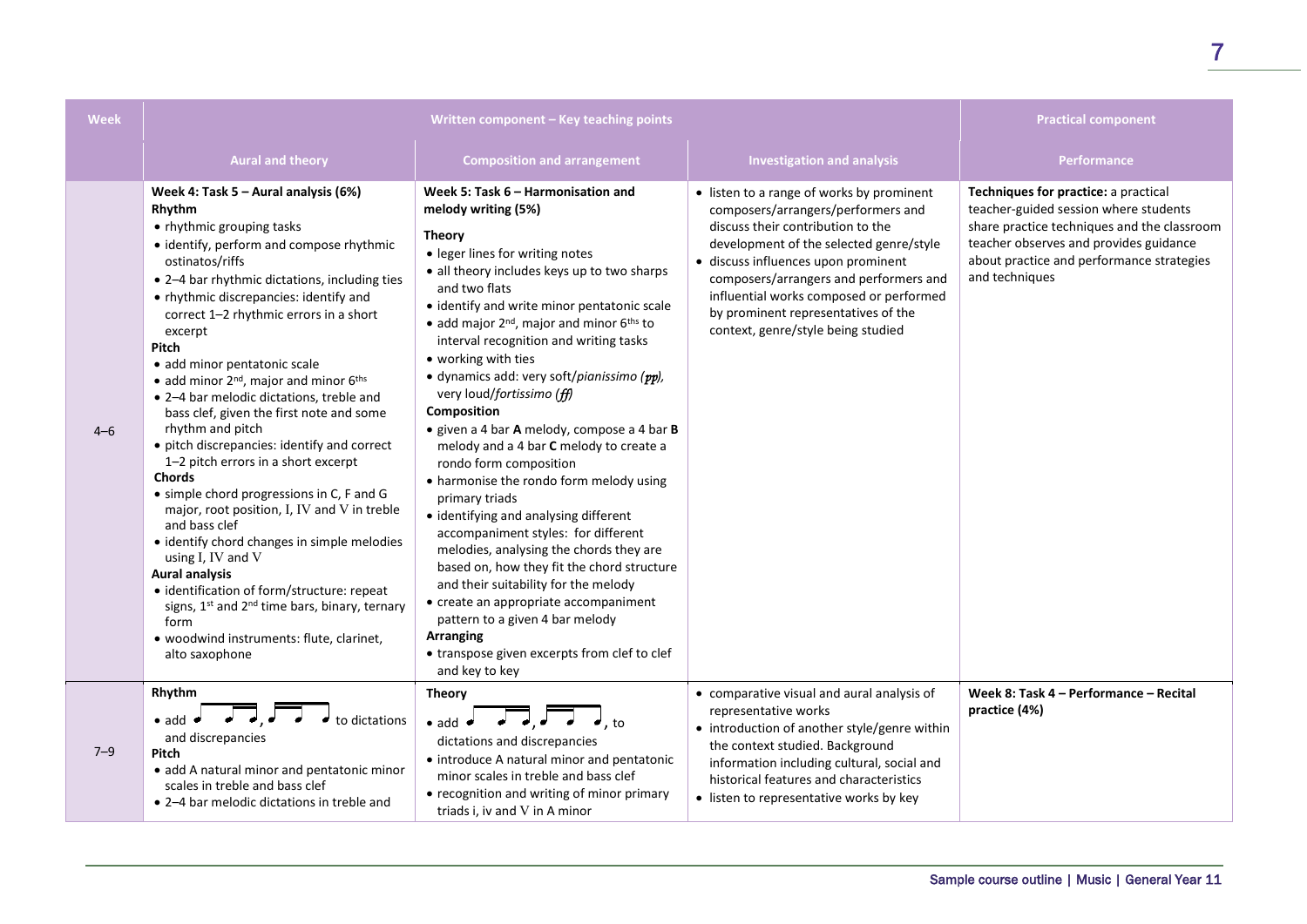| <b>Week</b> | Written component – Key teaching points                                                                                                                                                                                                                                                                                                                                                                                                                                                                                                                                |                                                                                                                                                                                                                                                                                                                                                                                                                                                   |                                                | <b>Practical component</b> |
|-------------|------------------------------------------------------------------------------------------------------------------------------------------------------------------------------------------------------------------------------------------------------------------------------------------------------------------------------------------------------------------------------------------------------------------------------------------------------------------------------------------------------------------------------------------------------------------------|---------------------------------------------------------------------------------------------------------------------------------------------------------------------------------------------------------------------------------------------------------------------------------------------------------------------------------------------------------------------------------------------------------------------------------------------------|------------------------------------------------|----------------------------|
|             | <b>Aural and theory</b>                                                                                                                                                                                                                                                                                                                                                                                                                                                                                                                                                | <b>Composition and arrangement</b>                                                                                                                                                                                                                                                                                                                                                                                                                | <b>Investigation and analysis</b>              | <b>Performance</b>         |
|             | bass clef in A minor<br>• pitch discrepancies: identify 1-2 errors in<br>key signature and/or pitch using excerpts<br>in A minor<br><b>Chords</b><br>• identifying chords in block and arpeggio<br>form<br>• add i, iv and V in A minor in simple<br>progressions<br><b>Aural analysis</b><br>• identify metre, rhythmic and melodic<br>elements, dynamics, tonality, form and<br>compositional devices (pedal,<br>ostinato/riff) in a short musical example<br>• brass instruments: trumpet, trombone<br>Percussion instruments add: timpani,<br>triangle, tambourine | $\bullet$ 1 <sup>st</sup> and 2 <sup>nd</sup> time bars, <i>fine</i> , <i>D.C. al fine</i> , <i>D.C.</i><br>al coda<br>Composition<br>• harmonise given minor melodies using<br>minor primary triads<br>• write a minor melody over a given minor<br>chord progression<br>• compose a suitable accompaniment<br>pattern for a given melody<br>• creating, generating and manipulating<br>sounds and sound qualities using available<br>technology | composers and discuss main musical<br>features |                            |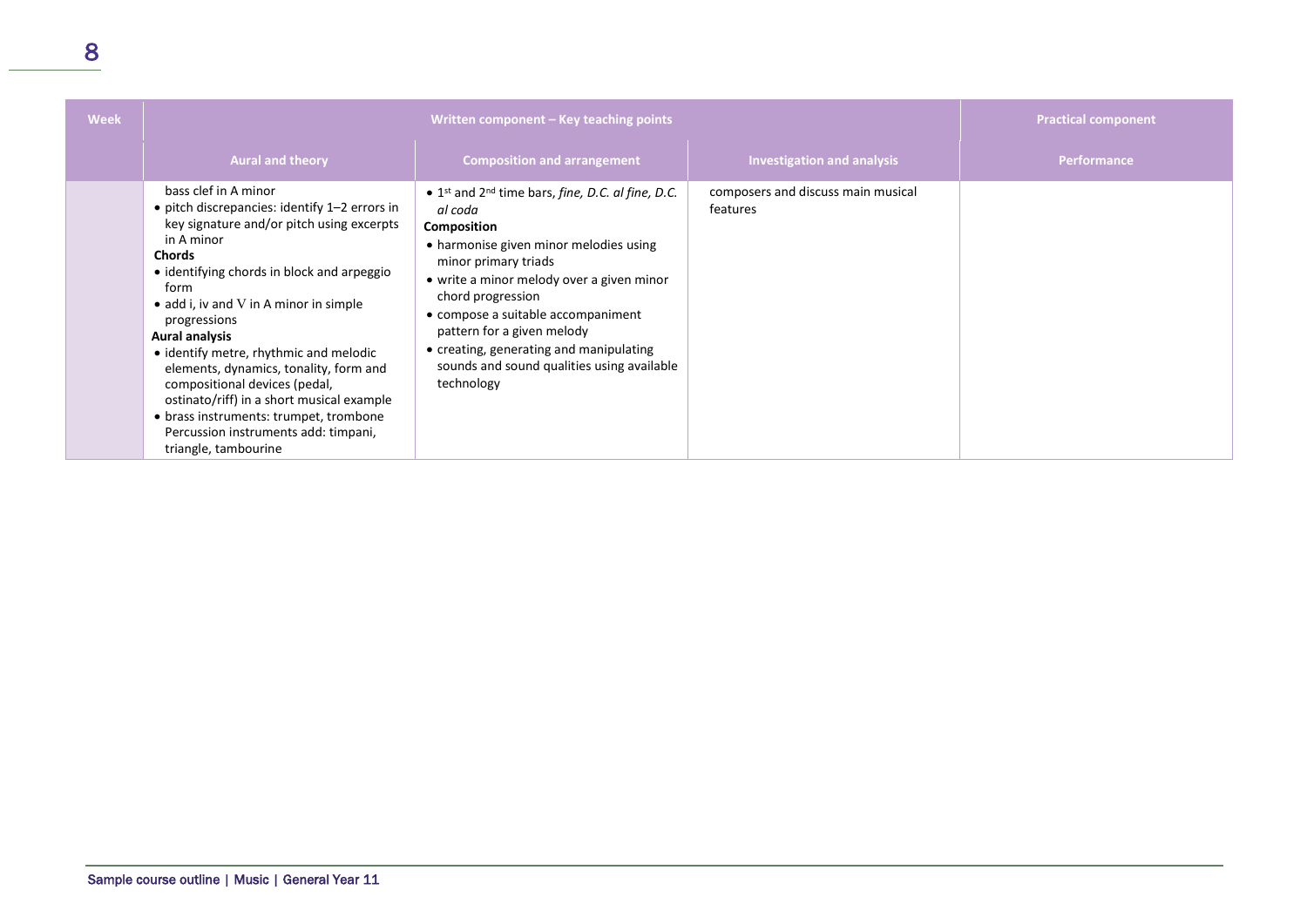| <b>Week</b> | Written component - Key teaching points                                                                                                                                                                                                                                                                                                                                                                                                                                                                                                                         |                                                                                                                                                                                                                                                                                                                                                                                                                                                                                                                                                                                                                                                                                                                                                                                                                                                                                                                                                                                                                 |                                                                                                                                                                                     | <b>Practical component</b>                      |
|-------------|-----------------------------------------------------------------------------------------------------------------------------------------------------------------------------------------------------------------------------------------------------------------------------------------------------------------------------------------------------------------------------------------------------------------------------------------------------------------------------------------------------------------------------------------------------------------|-----------------------------------------------------------------------------------------------------------------------------------------------------------------------------------------------------------------------------------------------------------------------------------------------------------------------------------------------------------------------------------------------------------------------------------------------------------------------------------------------------------------------------------------------------------------------------------------------------------------------------------------------------------------------------------------------------------------------------------------------------------------------------------------------------------------------------------------------------------------------------------------------------------------------------------------------------------------------------------------------------------------|-------------------------------------------------------------------------------------------------------------------------------------------------------------------------------------|-------------------------------------------------|
|             | <b>Aural and theory</b>                                                                                                                                                                                                                                                                                                                                                                                                                                                                                                                                         | <b>Composition and arrangement</b>                                                                                                                                                                                                                                                                                                                                                                                                                                                                                                                                                                                                                                                                                                                                                                                                                                                                                                                                                                              | <b>Investigation and analysis</b>                                                                                                                                                   | Performance                                     |
| $10 - 12$   | Rhythm<br>• 4 bar rhythmic dictations using rhythms<br>covered in simple time signatures<br><b>Pitch</b><br>$\bullet$ add major and minor $7ths$ in treble and<br>bass clef examples<br>• add D and E natural minor and pentatonic<br>minor scales in treble and bass clef to<br>melodic dictations and discrepancies<br><b>Chords</b><br>$\bullet$ add i. iv and V in D and E minor in<br>isolation and as part of a simple<br>progression<br><b>Modulation</b><br>• identify a modulation to the relative<br>major and/or relative minor in short<br>excerpts | <b>Theory</b><br>• include major and minor 7 <sup>ths</sup> with interval<br>recognition and writing<br>• identify and write A, D and E natural<br>minor and pentatonic minor scales in<br>treble and bass clef<br>• recognition and writing of minor primary<br>triads i, iv and V in A, D and E minor<br>• identify modulations to the relative major<br>and/or minor in given excerpts<br>Composition<br>• harmonise given minor melodies using<br>minor primary triads in A, D and E minor<br>• write minor melodies from a given motif<br>and/or given chord progression<br>Arranging<br>• discuss ranges, playing techniques and<br>expressive devices for instruments<br>appropriate to the selected context,<br>examining score excerpts<br>• write an accompaniment pattern for a<br>minor melody for a treble and bass<br>instrument relevant to the context,<br>incorporating appropriate stylistic and<br>expressive indications<br>Week 12: Task $7 -$ Accompaniment writing<br>and arranging (5%) | • comparative aural and visual analysis of<br>representative works, identifying and<br>discussing important and defining musical<br>characteristics of the style/context<br>studied | Week 12: Task 5 - Performance - Recital<br>(8%) |